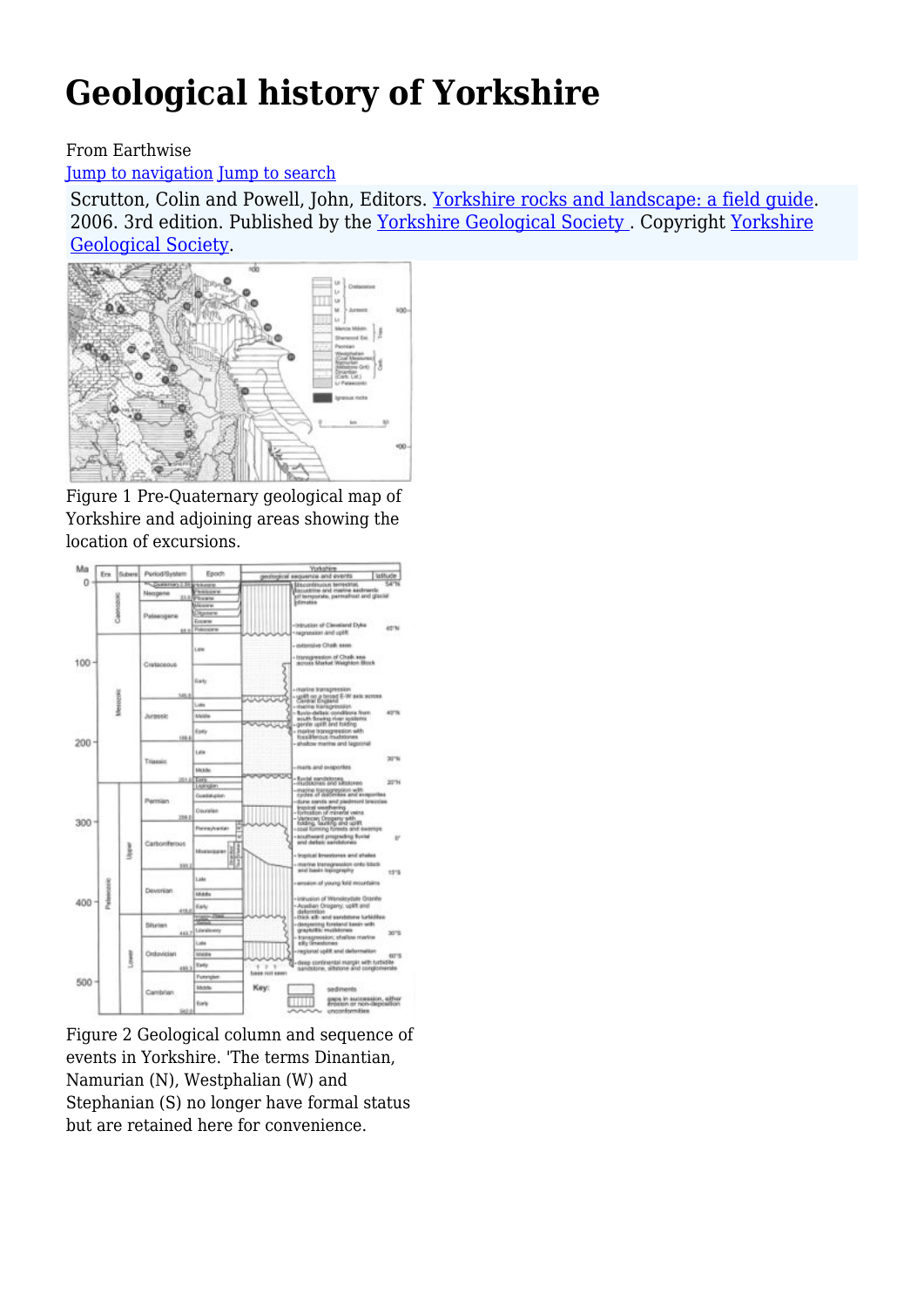

Figure 3 Palaeogeographic maps indicating: (a) the distribution of continental plates in the mid Ordovician (based on Scotese & McKerrow 1990) and (b–f) the distribution of land and major sedimentary environments at various times in Yorkshire and surrounding areas (based on Cope, et al. 1992 and other sources).

By Colin Scrutton past President, Yorkshire Geological Society

 $\Box$ 

#### **Contents**

- [1](#page--1-0) [Introduction](#page--1-0)
- [2](#page--1-0) [Ordovician to Silurian](#page--1-0)
- [3](#page--1-0) [Devonian](#page--1-0)
- [4](#page--1-0) [Carboniferous](#page--1-0)
- [5](#page--1-0) [Permian](#page--1-0)
- [6](#page--1-0) [Triassic](#page--1-0)
- [7](#page--1-0) [Jurassic](#page--1-0)
- [8](#page--1-0) [Cretaceous](#page--1-0)
- [9](#page--1-0) [Tertiary](#page--1-0)
- [10](#page--1-0) [Quaternary](#page--1-0)

## **Introduction**

The solid geology of Yorkshire is dominated by rocks of the Carboniferous to Cretaceous systems [\(Figure 1](http://earthwise.bgs.ac.uk/index.php/File:YGS_YORKROCK_FIG_01_00.jpg)). The hills and dales of the Pennines in the west, together with the industrial cities of the centre and south, are underlain by Carboniferous rocks. These continue at depth where a narrow belt of Permian scarps and broader Triassic vales stretch south from Teeside and bisect the county. To the east, the deeply dissected tableland of the North York Moors is formed of Jurassic rocks and the rolling wolds to the south lie on the Cretaceous. The effects of the last glaciation are widely apparent in the moulding of landforms, and a veneer of glacial and periglacial sediments obscures much of the solid geology, particularly in the lowlands. Much older rocks, forming the foundation of the county at depth, are exposed at the surface only locally in the far west, where they extend the geological record back to the early Ordovician ([Figure 2\)](http://earthwise.bgs.ac.uk/index.php/File:YGS_YORKROCK_FIG_02_00.jpg). The rocks of the county contain a wide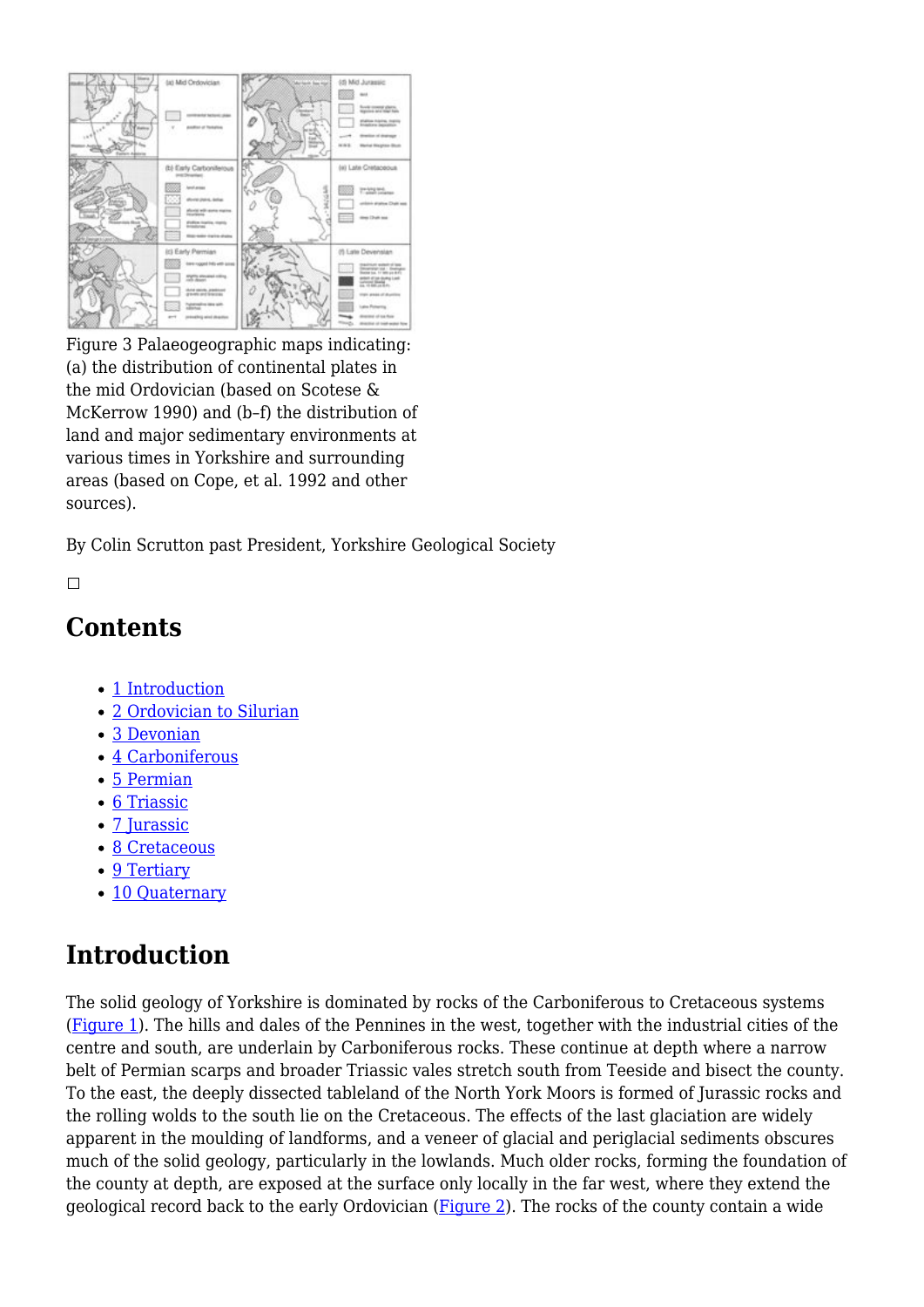range of economic resources, from lead and zinc to iron and coal, which have been exploited from at least Roman times to the present day. The scars of their extraction are widespread in the countryside and their importance to Yorkshire's historical development is evident in the industrial base of the major centres of population.

At the beginning of this geological history, the area of the British Isles existed as the pieces of a giant jigsaw moving slowly towards their final assembly. In the early–mid Ordovician, the area that is now Yorkshire occupied the northern margin of the micro-continent of Eastern Avalonia, which lay in high southern latitudes ([Figure 3a](http://earthwise.bgs.ac.uk/index.php/File:YGS_YORKROCK_FIG_03_00.jpg)). During the Ordovician and early Silurian, Eastern Avalonia drifted northwards towards the mid-latitude continent of Baltica, consisting of the landmass from Scandinavia to the Urals, and the large equatorial continent of Laurentia, comprising present-day North America, Greenland, Scotland and northeast Ireland, as the intervening Iapetus Ocean and Tornquist's Sea gradually narrowed by the **subduction** of ocean crust.

## **Ordovician to Silurian**

The Ordovician to Silurian sedimentary sequence, now exposed in the **inliers** along the Craven **Fault** Belt near Settle ([Excursion 1](http://earthwise.bgs.ac.uk/index.php/Lower_Palaeozoic_rocks_of_the_Craven_Inliers_-_an_excursion)), has similarities with that of the Lake District. **Turbiditic** sandstones, with interbedded siltstone, conglomerate and mudstone (see **clastic rocks**) of probable Early Ordovician age are possibly several kilometres in total thickness. They were tightly **folded**, uplifted and eroded in the Middle Ordovician interval when a subaerial volcanic island arc was active on the northern margin of Eastern Avalonia, parts of which are preserved in the Lake District. Subsequent crustal extension produced a foreland basin, resulting in the return of marine conditions with a **transgression** in the Late Ordovician, when shallow water, mixed clastic–**carbonate rocks** 450 m thick, which are locally richly fossiliferous, were deposited. In the Silurian, 35 m of **graptolitic** mudstones and siltstones were laid down in the Llandovery as the seas deepened. The infilling of the foreland basin, the remnant seaway between Laurentia and Avalonia, occurred in the Wenlock and Ludlow, with a 1600 m thick succession of mainly turbiditic sandstones and siltstones.

The collision between Eastern Avalonia, Laurentia and Baltica culminated in the compression and deformation of the Lower Palaeozoic rocks of Northern England in early Devonian times. The Acadian Orogeny, the terminal phase of the **Caledonian Orogenic** cycle, formed a continental area of fold mountains and rugged uplands striking northeast-southwest across most of the area that is now the British Isles. Granite **magmas** were generated at depth during the orogeny and injected as **plutons** into the deformed sedimentary pile. No granites crop out at the surface in Yorkshire, but the Wensleydale Granite and a probable granite under Market Weighton have been detected at depth by geophysical survey. The Wensleydale Granite has been proved by a borehole and dated at 400 ± 10 **Ma**.

## **Devonian**

The Devonian was a period during which erosional processes removed much of the upland relief and provided great quantities of coarse sediments to **intermontane basins** and to flood plains on the continental margin to the south. However, in the Yorkshire area, no deposits from this period have been proved, and the truncated remnants of the folded Lower Palaeozoic rocks are directly overlain by sediments deposited during the Dinantian (early Carboniferous) marine transgression. This strongly angular **unconformity** can be seen at outcrop in the Craven Inliers and to the west and north of the county, suggesting that a similar relationship occurs throughout the county at depth.

Post-Caledonian crustal extension broke up the eroded roots of the Caledonian mountains into a series of relatively buoyant blocks and subsiding **half-graben** basins that still influence the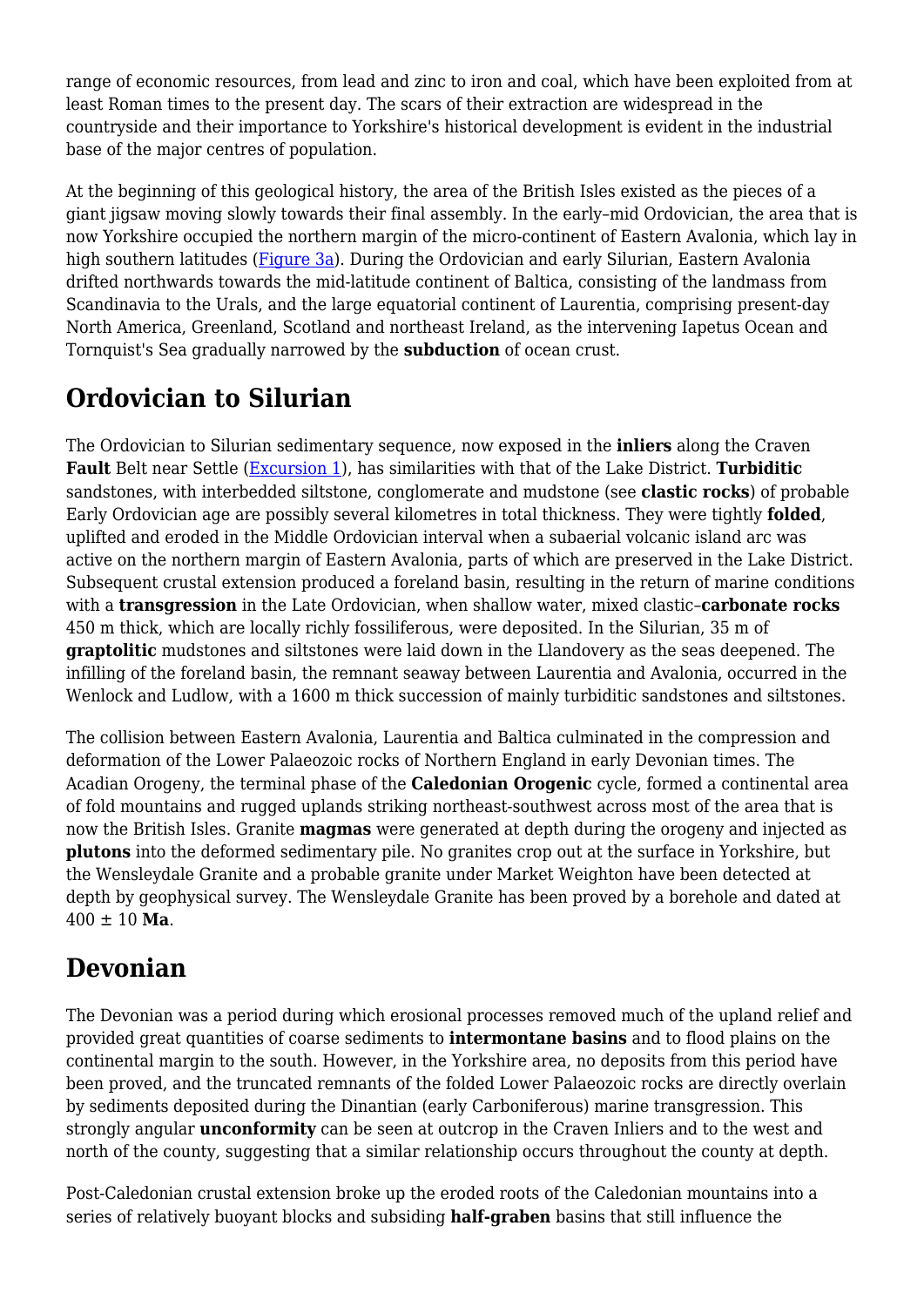topography of northern England today. The Askrigg Block, underlain at depth by the Wensleydale Granite, is defined on its southern margin by the east–southeast trending Craven Fault Belt [\(Excursion 2\)](http://earthwise.bgs.ac.uk/index.php/Craven_Fault_Zone_%E2%80%94_Malham_to_Settle_-_an_excursion), south of which is the Craven Basin [\(Figure 3b\)](http://earthwise.bgs.ac.uk/index.php/File:YGS_YORKROCK_FIG_03_00.jpg). The western and northern margins of the block are defined by the Dent Fault and the Stainmore Trough (lying between the Askrigg and Alston Blocks), close and parallel to, but mostly just outside the present county boundary. The transgressing early Carboniferous seas first flooded the basins, and locally at the block margins basal conglomerates and reddish sandstones accumulated. As the seas deepened and cleared, shales and limestones of early Dinantian age were deposited in both the Stainmore Trough and Craven Basin.

## **Carboniferous**

Carboniferous sedimentation was dominated by cycles of transgression and **regression** on several scales. The six stages of the Dinantian (early Mississippian) are based on **mesothem** cycles with calcareous shales and richly fossiliferous, sometimes bituminous limestones characteristic of the transgressive phase, and **oolitic** limestones, **algal** limestones, **dolomites** and in places sandstones, pebble beds and **disconformities** marking the regressive phase in shallow waters. In the Craven Basin, where the Dinanthian sequence is some 3 km thick, early sediments are bioclastic limestones and calcareous shales but, episodic earth movements from mid-Dinantian into Namurian times resulted in northeast–southwest folding and increased subsidence in which **goniatite**-bearing, deepwater shales predominated. In the transition zone between the Craven Basin and the Askrigg Block, and around Clitheroe, marginal reef limestones were developed between basin and block in mid and late Dinantian times [\(Excursion 2\)](http://earthwise.bgs.ac.uk/index.php/Craven_Fault_Zone_%E2%80%94_Malham_to_Settle_-_an_excursion). In the Stainmore Trough, subsidence and sedimentation more nearly kept pace and neither significant deep water **facies**, nor reef facies, were developed. The Askrigg Block, on which the Dinantian is less than 500 m thick, was not completely inundated by the sea until late Dinantian times [\(Excursion 2,](http://earthwise.bgs.ac.uk/index.php/Craven_Fault_Zone_%E2%80%94_Malham_to_Settle_-_an_excursion) [Excursion 5,](http://earthwise.bgs.ac.uk/index.php/Carboniferous_rocks_of_upper_Nidderdale_-_an_excursion) [Excursion 6\)](http://earthwise.bgs.ac.uk/index.php/Dinantian_and_Namurian_rocks_of_Bolton_Abbey_and_Trollers_Gill_-_an_excursion). Minor sedimentary cycles become increasingly apparent within the topmost mesothem, with many repetitions of marine limestone succeeded by shale, sandstone and in places **seatearth** and coal. These are **Yoredale** cycles, a term derived from the old name for Wensleydale, where they are classically developed. The limestone component dominates at lower levels and towards the southern part of the Askrigg Block where open marine conditions prevailed. The elastic sediments increased in proportion in younger cycles and to the north, reflecting the increasing influence of southward **prograding** deltas. The Dinantian limestones are commonly rich in **corals, brachiopods** and **foraminifera**, all of which help to date and correlate the sequences.

The Yoredale facies extends up into the Namurian, but from south to north across the county is replaced at progressively younger horizons by the thick and often coarse-grained fluviatile and deltaic sandstones of the Millstone Grit ([Excursion 5](http://earthwise.bgs.ac.uk/index.php/Carboniferous_rocks_of_upper_Nidderdale_-_an_excursion), [Excursion 6,](http://earthwise.bgs.ac.uk/index.php/Dinantian_and_Namurian_rocks_of_Bolton_Abbey_and_Trollers_Gill_-_an_excursion) [Excursion 7,](http://earthwise.bgs.ac.uk/index.php/Millstone_Grit_of_Almscliff_Crag_and_Harlow_Car,_near_Harrogate_-_an_excursion) [Excursion 8](http://earthwise.bgs.ac.uk/index.php/Carboniferous_(Namurian_and_Westphalian)_of_the_Cliviger_Valley,_Todmorden_-_an_excursion), [Excursion 9,](http://earthwise.bgs.ac.uk/index.php/Upper_Carboniferous_of_the_Halifax_area_-_an_excursion) [Excursion 10](http://earthwise.bgs.ac.uk/index.php/Middle_and_Upper_Carboniferous_rocks_(Millstone_Grit_and_Coal_Measures)_of_the_Sheffield_region_-_an_excursion)). By early Namurian times, the clearly defined basin and block topography had largely disappeared, although subsidence rates remained highest, and sedimentary sequences therefore thickest, in the basinal areas. In the Craven Basin, the succession reaches 2.5 km in thickness, in contrast to a mere 370 m on the Askrigg Block and 500 m at Stainmore. These sediments were deposited from river systems flowing predominantly southwestwards into the area. As the deltas advanced, turbidites locally formed on basinal slopes in front of them, over which the deltaic and fluviatile sediments prograded, often building up to sea level to form forested flood plains and swamps. Episodic transgressions of the sea across the delta top resulted in the deposition of thin marine bands with goniatites, vital for dating and correlation.

By Westphalian times, although the cyclicity was undiminished, the marine incursions were fewer and shorter in duration though still widespread. The sandstones were finer grained and thinner and periods of soil formation and swamp vegetation more frequent and prolonged, resulting in thicker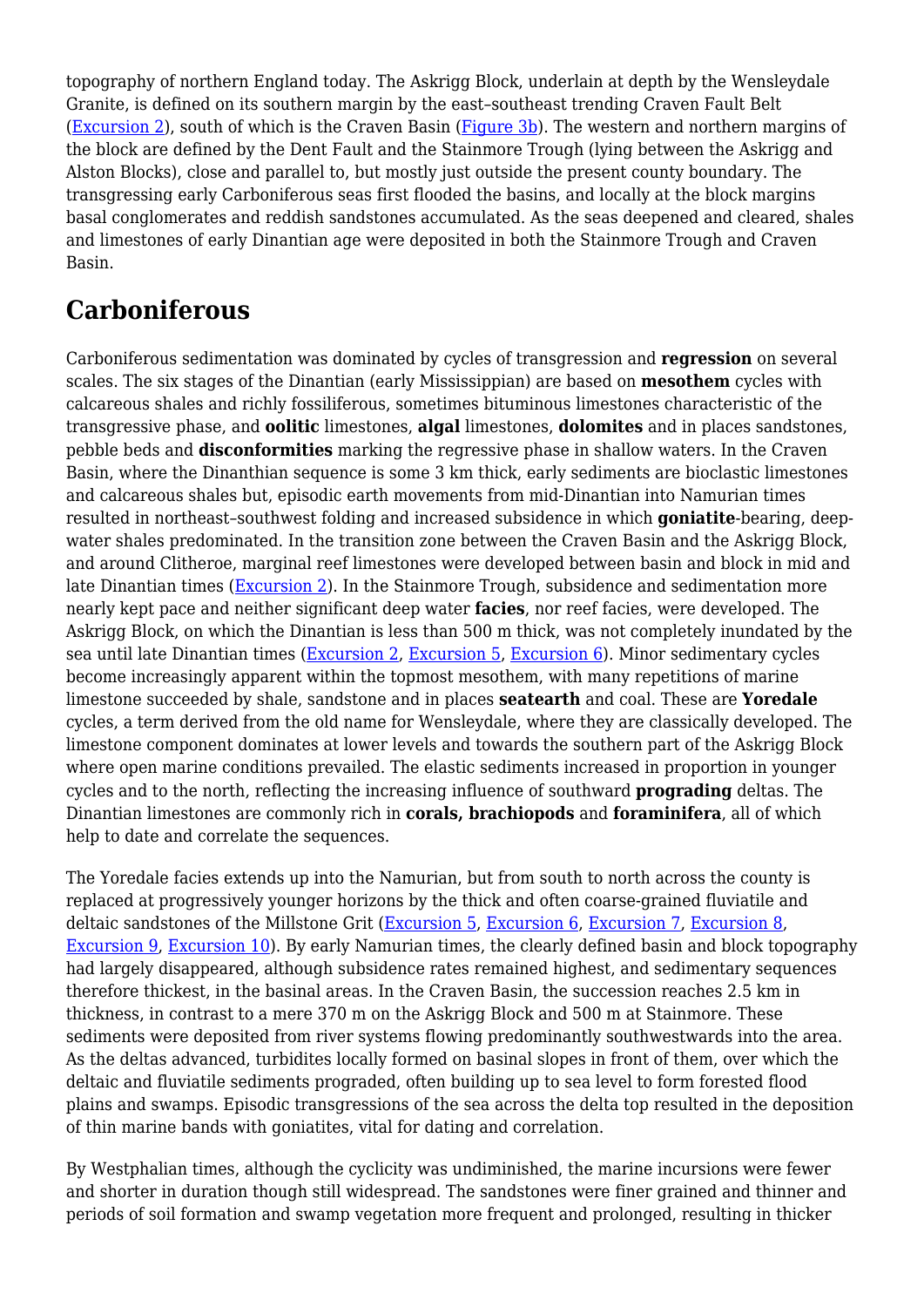coal seams. These Coal Measures [\(Excursion 8,](http://earthwise.bgs.ac.uk/index.php/Carboniferous_(Namurian_and_Westphalian)_of_the_Cliviger_Valley,_Todmorden_-_an_excursion) [Excursion 9,](http://earthwise.bgs.ac.uk/index.php/Upper_Carboniferous_of_the_Halifax_area_-_an_excursion) [Excursion 10\)](http://earthwise.bgs.ac.uk/index.php/Middle_and_Upper_Carboniferous_rocks_(Millstone_Grit_and_Coal_Measures)_of_the_Sheffield_region_-_an_excursion) are now exposed in the Leeds–Sheffield industrial belt of south–central Yorkshire where the sequence is 1500 m thick, and are present in the subsurface to the east. Yorkshire was now part of a broad subsiding area called the Pennine Basin, which in turn was part of a vast belt of tropical Coal Measures sedimentation extending from eastern U.S.A. to Poland. To the south of this was a rising landmass, developing as a result of the **Variscan Orogeny**. Towards the end of the Westphalian, sediments from this landmass caused the infill of the Pennine Basin with cyclic continental red-beds, followed by a period of rather gentle folding, extensive faulting and uplift, particularly in the former basinal areas. For 30 m.yrs., during the late Carboniferous and early Permian, the resulting upland landscape was deeply weathered and peneplaned in a largely hot, dry climate.

The Carboniferous rocks, principally the Dinantian and Namurian of the Pennines, are host to economic deposits in the form of numerous **mineral veins** [\(Excursion 4\)](http://earthwise.bgs.ac.uk/index.php/North_Swaledale_Mineral_Belt_around_Gunnerside_-_an_excursion). The principal metalliferous minerals are **galena** and **sphalerite**, with some **chalcopyrite, pyrite** and **bornite**, and scattered occurrences of several other minor components. These occur as localized masses or are dispersed in veins in which the main constituent is usually **baryte**, occasionally **witherite** and locally **fluorite**. Mineralization probably occurred in the latest Carboniferous as a result of the circulation of lowtemperature hypersaline brines, possibly expelled from the thick sedimentary sequences of the basinal areas (so called Mississippi Valley-type mineralization), through **joint** fracture systems imposed by Variscan earth movements. Vein fractures are widest and cleanest in sandstones and limestones, and locally the latter have been replaced by ores. The Romans certainly mined lead and pre-Roman exploitation has been suggested. The peak of mining activity was in the late 18th and first half of the 19th century, whilst most recently, limited mining activity has concentrated on the former **gangue** minerals baryte and fluorite.

#### **Permian**

Renewed subsidence in Permian times placed Yorkshire near the western margin of a broad basin extending across northern Europe into Poland, situated in the hot, dry belt about 12–13° north of the equator. Basal and marginal piedmont **breccia** wedges and sheets are associated with patchy continental dune sands of presumed late Cisuralian age ([Figure 3c](http://earthwise.bgs.ac.uk/index.php/File:YGS_YORKROCK_FIG_03_00.jpg)) [\(Excursion 14\)](http://earthwise.bgs.ac.uk/index.php/Permian_rocks_of_south-central_Yorkshire_-_an_excursion), resting with gentle unconformity on the Carboniferous [\(Figure 1,](http://earthwise.bgs.ac.uk/index.php/File:YGS_YORKROCK_FIG_01_00.jpg) [Figure 2\)](http://earthwise.bgs.ac.uk/index.php/File:YGS_YORKROCK_FIG_02_00.jpg). At the beginning of the Guaclalupian, the basin, then well below sea level, was flooded, extensively reworking the sands and introducing a period of marine and hypersaline conditions in a fluctuating **epicontinental** sea. Four major cycles of limestones, later altered to dolomites, and succeeding **evaporites**, including **gypsum** (now **anhydrite**), **halite** and potash salts, were developed. These cycles resulted from periodic recharge of the basin by normal marine waters, from which limestones, 'many oolitic and locally fossiliferous, were formed around the margins. Only the limestones and dolomites are prominent at outcrop in a narrow north–south belt bisecting the county, the evaporites being reduced to thin, silty dissolution residues ([Excursion 13,](http://earthwise.bgs.ac.uk/index.php/Permian_and_Carboniferous_rocks_of_Knaresborough_-_an_excursion) [Excursion 14\)](http://earthwise.bgs.ac.uk/index.php/Permian_rocks_of_south-central_Yorkshire_-_an_excursion). In the first cycle, fossiliferous **bryozoan** and **stromatolitic** patch reefs formed, but in the third cycle the limestones contain only a few plant and invertebrate species. Limestones of the second and fourth cycles do not crop out in Yorkshire but are present in thicker sequences in the subsurface to the east, where potash is mined at Boulby near the coast west-northwest of Whitby. Towards the end of the Permian, continental, water-lain red sandstones, siltstones and mudstones gradually filled the basin from the west.

These continental clastic deposits are unfossiliferous and span the Permo-Triassic boundary, which is consequently difficult to define. In addition, the soft sandstones, **marls** and evaporites of the Triassic, deposited along the western margin of an epicontinental North Sea Basin are rarely seen at outcrop, forming low ground largely mantled by glacial deposits in the Vales of Mowbray and York. The early Triassic (Sherwood Sandstone) consists of fluvial sandstones, with some flood-plain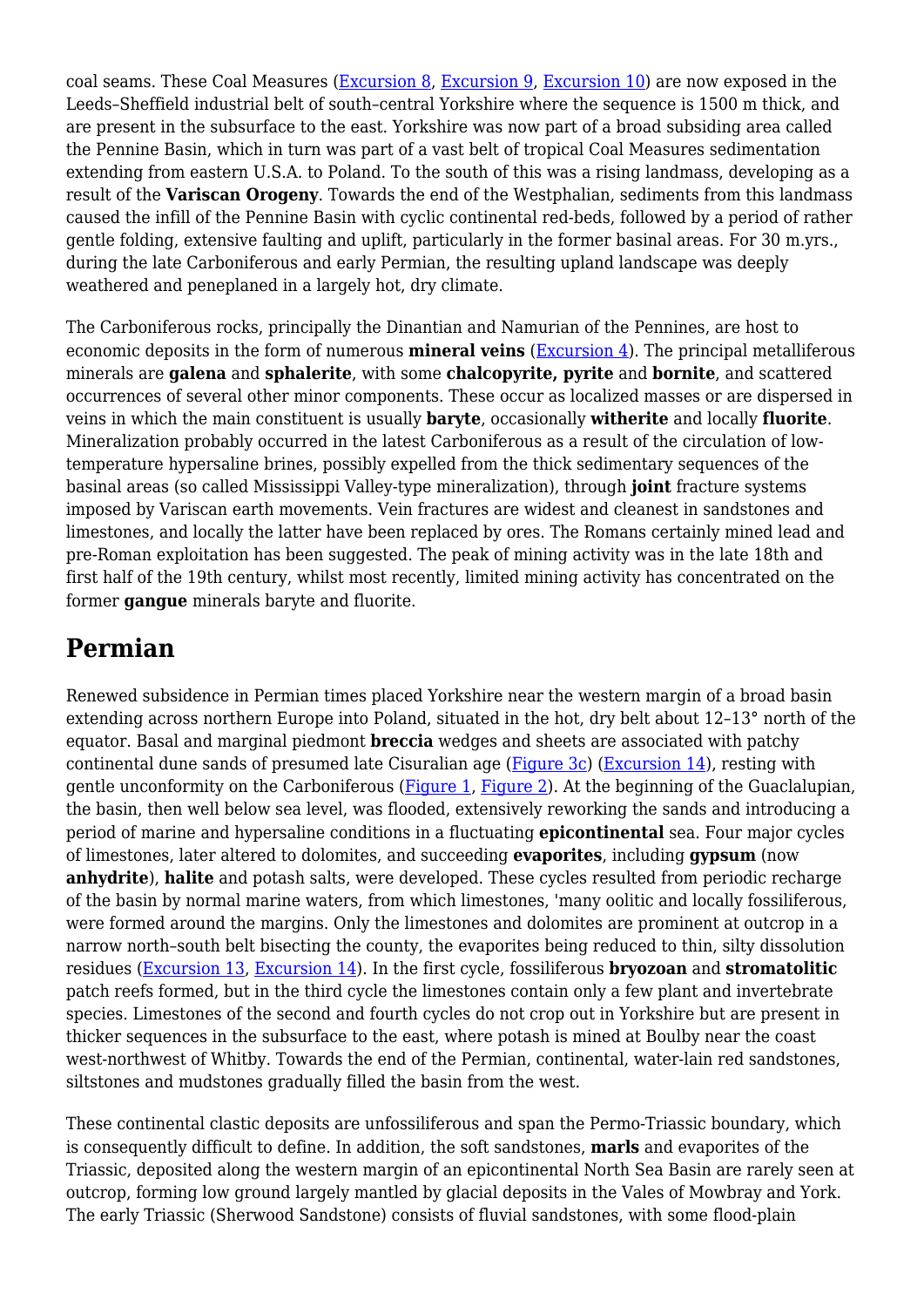mudstones and siltstones and, in the south of the county, pebble beds deposited by north-flowing river systems. These are overlain with gentle unconformity by a thin concentrate deposit and then by dolomitic and silty mudstones (often red) and evaporites (principally halite) of the Mercia Mudstone, the result of waters from the Tethys Ocean flooding into the North Sea Basin, forming a shallow hypersaline marine environment. Macrofossils are rare but plant spores allow dating and correlation of the lower part of the sequence. Renewed transgression at the end of the Triassic produced thin, shaly mudstones with a **bivalve** fauna, bone beds and argillaceous limestones overlain by soft lagoonal mudstones. The total thickness of Triassic deposits increases from about 400 m at outcrop to some 700 m in the subsurface beneath east Yorkshire.

## **Triassic**

The late Triassic transgression was the first phase of a major rise in sea level, establishing widespread open marine conditions at the beginning of the Jurassic. In the Yorkshire area, a Cleveland Basin is recognized, bounded to the south by the Market Weighton Block on the northern edge of the East Midlands Shelf ([Figure 3d](http://earthwise.bgs.ac.uk/index.php/File:YGS_YORKROCK_FIG_03_00.jpg)). Some beds show depositional thinning over the block. However, thinning of Jurassic and early Cretaceous rocks across the Market Weighton area is partly the result of periods of post-depositional erosion, with only the lower part of the Lias being traced continuously across the structure beneath the unconformity at the base of the Chalk [\(Figure 1](http://earthwise.bgs.ac.uk/index.php/File:YGS_YORKROCK_FIG_01_00.jpg)) [\(Excursion 15](http://earthwise.bgs.ac.uk/index.php/Jurassic_and_Cretaceous_rocks_of_the_Market_Weighton_area_-_an_excursion)). Some important facies changes occur not over the block but to the north of it.

## **Jurassic**

The Lias Group is a sequence of richly fossiliferous mudstones, calcareous in part, with subsidiary shallow marine sandstones and ironstones of about 420 m maximum thickness in the Cleveland Basin [\(Excursion 11](http://earthwise.bgs.ac.uk/index.php/Jurassic,_Tertiary_and_Quaternary_around_Great_Ayton_and_Roseberry_Topping,_Cleveland_Hills_-_an_excursion), [Excursion 16](http://earthwise.bgs.ac.uk/index.php/Lower_Jurassic_rocks_between_Staithes_and_Port_Mulgrave_-_an_excursion), [Excursion 17](http://earthwise.bgs.ac.uk/index.php/Lower%E2%80%93Middle_Jurassic_sequences_between_Whitby_and_Saltwick_-_an_excursion), [Excursion 18](http://earthwise.bgs.ac.uk/index.php/Lower_and_Middle_Jurassic_rocks_between_Robin_Hood%27s_Bay_and_Hawsker_Bottoms_-_an_excursion)). **Concretions** are abundant. A cyclic repetition of thin limestones and shales is very evident in the lower part of the succession. In contrast to the two preceding systems, abundant **ammonites** allow a very precise dating and correlation of the sequence. Other fossils include a wide range of bivalves, brachiopods, **belemnites**, less common **echinoderms**, marine reptiles and wood. The ironstones, alum shales and jet were of economic importance historically.

Uplift and gentle folding terminated this marine sequence and the Middle Jurassic consists of about 250 m of fluviatile and deltaic sandstones, siltstones, shales and minor coals with marine intercalations, resting unconformably on various levels of the Lower Jurassic [\(Excursion 11,](http://earthwise.bgs.ac.uk/index.php/Jurassic,_Tertiary_and_Quaternary_around_Great_Ayton_and_Roseberry_Topping,_Cleveland_Hills_-_an_excursion) [Excursion 17](http://earthwise.bgs.ac.uk/index.php/Lower%E2%80%93Middle_Jurassic_sequences_between_Whitby_and_Saltwick_-_an_excursion), [Excursion 18](http://earthwise.bgs.ac.uk/index.php/Lower_and_Middle_Jurassic_rocks_between_Robin_Hood%27s_Bay_and_Hawsker_Bottoms_-_an_excursion), [Excursion 19](http://earthwise.bgs.ac.uk/index.php?title=Middle%E2%80%93Upper_Jurassic_sequence_between_Layton_Bay_and_Yons_Nab_-_an_excursion&action=edit&redlink=1)). These deposits were laid down by south-flowing river systems originating immediately to the north. South of Yorkshire, they pass transitionally into the fully marine sequence of central and southern England [\(Figure 3d\)](http://earthwise.bgs.ac.uk/index.php/File:YGS_YORKROCK_FIG_03_00.jpg). Fossils are often common in the marine interbeds and the marshy delta-top environment supported a rich flora which is locally well preserved. A transgression returned fully marine conditions to the area late in the Middle Jurassic. The first sediments deposited were a variety of sandstones, shales and limestones up to 50 m thick, many highly fossiliferous, principally with bivalves and ammonites.

Minor episodes of gentle warping and erosion broke up the Upper Jurassic succession on the Yorkshire coast ([Excursion 19](http://earthwise.bgs.ac.uk/index.php?title=Middle%E2%80%93Upper_Jurassic_sequence_between_Layton_Bay_and_Yons_Nab_-_an_excursion&action=edit&redlink=1), [Excursion 20](http://earthwise.bgs.ac.uk/index.php/Jurassic,_Cretaceous_and_Quaternary_rocks_of_Filey_Bay_and_Speeton_-_an_excursion)), whilst inland and to the south of the county the widely uniform muds of the Oxford Clay became established. This facies only extended to the coast in upper Oxford Clay times where it is 45 m thick. There, it is succeeded by a highly variable 100 m thick complex of limestones, including coral patch-reefs, and fine-grained calcareous sandstones. These too show lateral facies changes north of the Market Weighton area to marine muds typical of much of the eastern Midlands.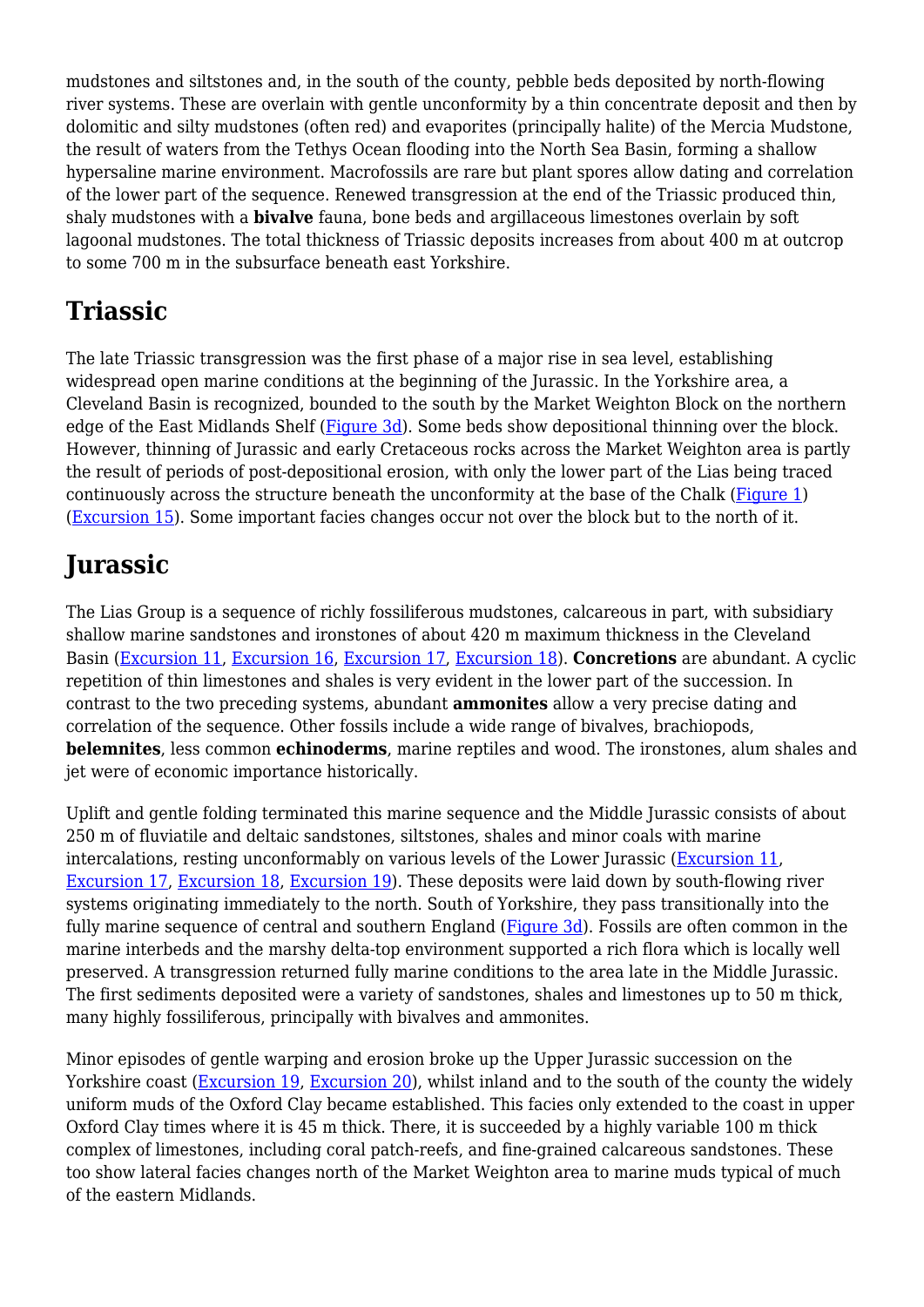Renewed transgression extended marine clay facies back across the Yorkshire area with the deposition of the Kimmeridge Clay, the most laterally persistent and uniform of all late Jurassic sediments and the principal source rock for North Sea oil. Unfortunately, the unit is poorly exposed in Yorkshire although in boreholes it may reach about 270 m in thickness. The latest Jurassic and very earliest Cretaceous strata are not represented in Yorkshire because renewed earth movements resulted in the uplift of an extensive landmass extending from central England into western Europe.

## **Cretaceous**

Transgression early in the Cretaceous returned marine conditions to Yorkshire with the deposition of a richly fossiliferous sequence of soft shales and clay some 100 m thick (Excursion 20). The principal fossils are ammonites and belemnites and almost the whole of the lower Cretaceous is represented by this uniform sequence, making it the best and most complete example of this period in the U.K. Towards the end of early Cretaceous time, the supply of mud ceased and the sea deepened and cleared. This began the period of maximum transgression in the Mesozoic [\(Figure 3e\)](http://earthwise.bgs.ac.uk/index.php/File:YGS_YORKROCK_FIG_03_00.jpg), with uniform marine conditions across the whole of western Europe ([Excursion 15](http://earthwise.bgs.ac.uk/index.php/Jurassic_and_Cretaceous_rocks_of_the_Market_Weighton_area_-_an_excursion), [Excursion 20](http://earthwise.bgs.ac.uk/index.php/Jurassic,_Cretaceous_and_Quaternary_rocks_of_Filey_Bay_and_Speeton_-_an_excursion), [Excursion 21\)](http://earthwise.bgs.ac.uk/index.php/Chalk_of_Flamborough_Head_-_an_excursion). Calcareous oozes formed, composed almost wholly of the minute platelets of **coccoliths** (unicellular algae) which abounded in surface waters. Initially, iron oxides stained the oozes and up to 30 m of red **chalk** is recorded in southeast Yorkshire, with varied faunas of **sponges**, bivalves, brachiopods, echinoids, and crinoids. In the late Cretaceous, the red chalk is succeeded by the familiar white chalk which reaches a maximum thickness locally of 500 m. The rock is more marly and harder, due to calcite cementation, than in southern England and **flints** are present between about 40 m and 210 m above the base. The fauna is similar to that of the red chalk, although ammonites are also sporadically found. Distinctive laterally continuous marl and flint layers have proved excellent marker beds for local correlation between sections. The highest parts of the chalk do not crop out in Yorkshire, although they are present in part under the glacial deposits of Holderness.

## **Tertiary**

A major retreat of the sea, together with uplift at the end of the Cretaceous, means that Tertiary sediments may never have been deposited in Yorkshire, although thick sequences are known offshore beneath the North Sea. These earth movements lifted the northwest part of the British Isles and were largely responsible for the prevailing shallow southeasterly tilt of the Mesozoic rocks in eastern and southern Britain. The only undoubted Tertiary rock in the county is the Cleveland **Dyke** [\(Figure 1](http://earthwise.bgs.ac.uk/index.php/File:YGS_YORKROCK_FIG_01_00.jpg)), a **thoeliitic basalt** intrusion up to 25 m wide and a distant representative of the Tertiary igneous complex of Mull. It has been worked almost to exhaustion, mainly for roadstone in a series of quarries from Great Ayton across the Cleveland Hills [\(Excursion 11\)](http://earthwise.bgs.ac.uk/index.php/Jurassic,_Tertiary_and_Quaternary_around_Great_Ayton_and_Roseberry_Topping,_Cleveland_Hills_-_an_excursion).

## **Quaternary**

The most recent geological activity, that of the Quaternary, has had a profound influence on the physiography, superficial deposits and soils of the county ([Excursion 3](http://earthwise.bgs.ac.uk/index.php/Quaternary_geology_and_geomorphology_of_the_area_around_Kisdon,_upper_Swaledale_-_an_excursion), [Excursion 11](http://earthwise.bgs.ac.uk/index.php/Jurassic,_Tertiary_and_Quaternary_around_Great_Ayton_and_Roseberry_Topping,_Cleveland_Hills_-_an_excursion), [Excursion 12,](http://earthwise.bgs.ac.uk/index.php/Quaternary_features_of_Scugdale,_northwest_Cleveland_Hills_-_an_excursion) [Excursion 20](http://earthwise.bgs.ac.uk/index.php/Jurassic,_Cretaceous_and_Quaternary_rocks_of_Filey_Bay_and_Speeton_-_an_excursion), and briefly elsewhere). The whole area was probably covered by ice sheets on many occasions, but the bulk of the evidence relates to the last glacial stage, the Devensian. Glacial and **glaciofluvial** sediments of this age cover northwest Yorkshire and the lowlands of the Vale of York, Teeside and Holderness [\(Figure 3f\)](http://earthwise.bgs.ac.uk/index.php/File:YGS_YORKROCK_FIG_03_00.jpg). Elsewhere, periglacial processes redistributed existing superficial sediments as sheets of **gelifluctate** and thin sheets of loess across hillside slopes and plateaux, often now mixed in the present topsoil. In the Pennine dales and Cleveland Hills, the effects of glacial meltwater are preserved in the form of channels and outwash deposits. The lowlands of the Vales of Mowbray, York and Pickering, and in Holderness, contain complex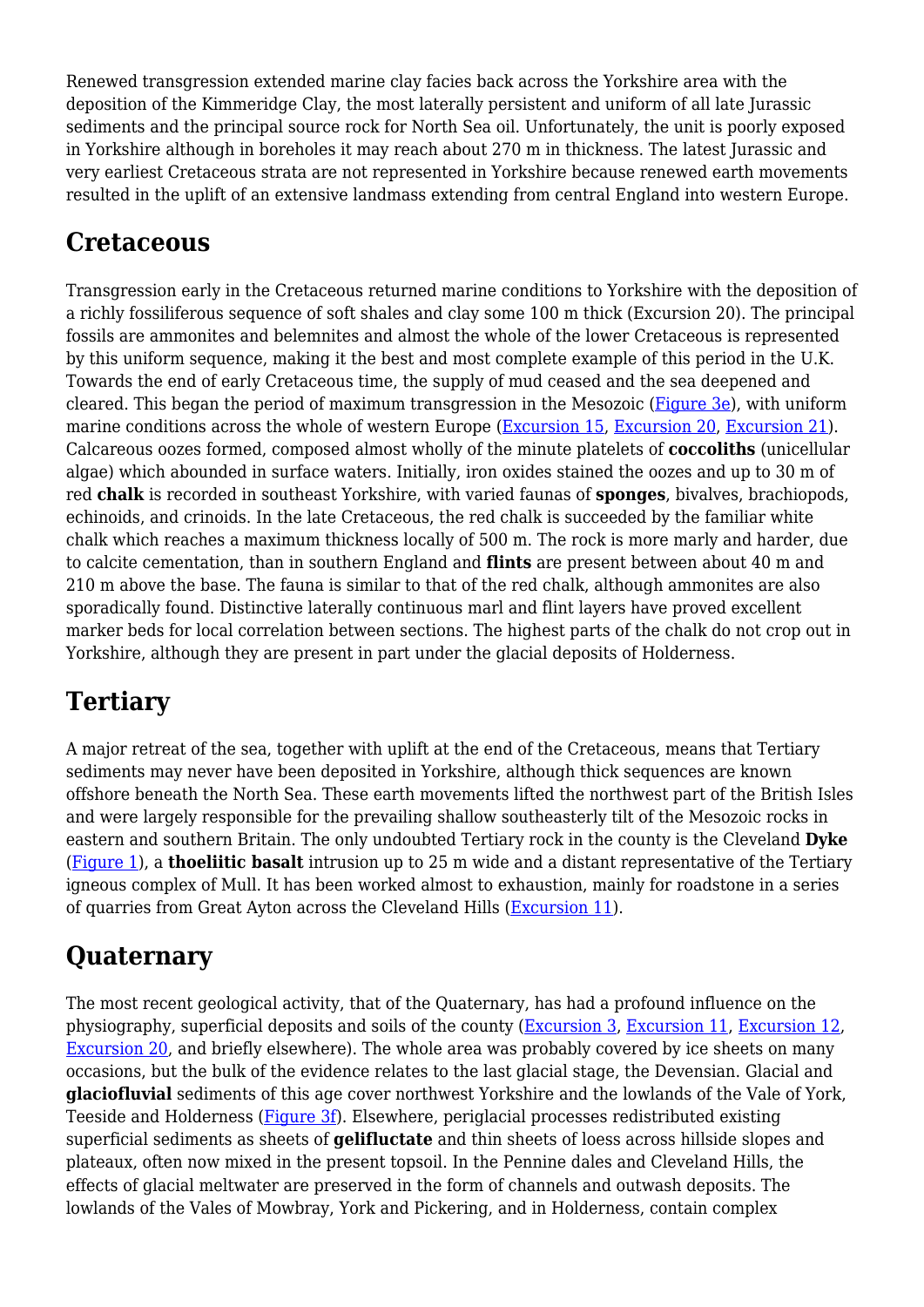associations of till, sand and gravel, and laminated lake clays. **Erratics** in these deposits are derived from the Lake District, the Cheviot Hills, Scotland and, in the eastern part of the county, Scandinavia. Locally, interglacial deposits with mammal remains survive in caves, and interglacial shorelines indicate the positions of former high sea levels, similar to that of the present day.

It is only some 17 000 <sup>14</sup>C yrs (see **dating**) since the Devensian ice sheet began its retreat from Yorkshire, and the last ice in the northwest Pennine fells disappeared only about 10 500<sup>14</sup>C yrs ago. With post-glacial sea level rise, the county has gradually assumed the familiar form of the present day. This rise is still continuing, albeit very slowly, and coastal erosion in areas such as Holderness, for example, is causing the shoreline to retreat on average by about 1.5 m per year. However we are long past the climatic optimum of the present interglacial and in the distant future (in human terms) the glaciers could return to Yorkshire.

#### At all times follow: [Countryside code](https://www.gov.uk/government/publications/the-countryside-code) and [Code of conduct for geological](https://www.scottishgeology.com/where-to-go/geological-fieldwork-code/) [field work](https://www.scottishgeology.com/where-to-go/geological-fieldwork-code/)

Retrieved from

'[http://earthwise.bgs.ac.uk/index.php?title=Geological\\_history\\_of\\_Yorkshire&oldid=43196'](http://earthwise.bgs.ac.uk/index.php?title=Geological_history_of_Yorkshire&oldid=43196) [Categories:](http://earthwise.bgs.ac.uk/index.php/Special:Categories)

- [8. The Pennines and adjacent areas](http://earthwise.bgs.ac.uk/index.php/Category:8._The_Pennines_and_adjacent_areas)
- [9. Eastern England from the Tees to the Wash](http://earthwise.bgs.ac.uk/index.php/Category:9._Eastern_England_from_the_Tees_to_the_Wash)

## **Navigation menu**

#### **Personal tools**

- Not logged in
- [Talk](http://earthwise.bgs.ac.uk/index.php/Special:MyTalk)
- [Contributions](http://earthwise.bgs.ac.uk/index.php/Special:MyContributions)
- [Log in](http://earthwise.bgs.ac.uk/index.php?title=Special:UserLogin&returnto=Geological+history+of+Yorkshire&returntoquery=action%3Dmpdf)
- [Request account](http://earthwise.bgs.ac.uk/index.php/Special:RequestAccount)

#### **Namespaces**

- [Page](http://earthwise.bgs.ac.uk/index.php/Geological_history_of_Yorkshire)
- [Discussion](http://earthwise.bgs.ac.uk/index.php?title=Talk:Geological_history_of_Yorkshire&action=edit&redlink=1)

 $\Box$ 

#### **Variants**

#### **Views**

- [Read](http://earthwise.bgs.ac.uk/index.php/Geological_history_of_Yorkshire)
- [Edit](http://earthwise.bgs.ac.uk/index.php?title=Geological_history_of_Yorkshire&action=edit)
- [View history](http://earthwise.bgs.ac.uk/index.php?title=Geological_history_of_Yorkshire&action=history)
- [PDF Export](http://earthwise.bgs.ac.uk/index.php?title=Geological_history_of_Yorkshire&action=mpdf)